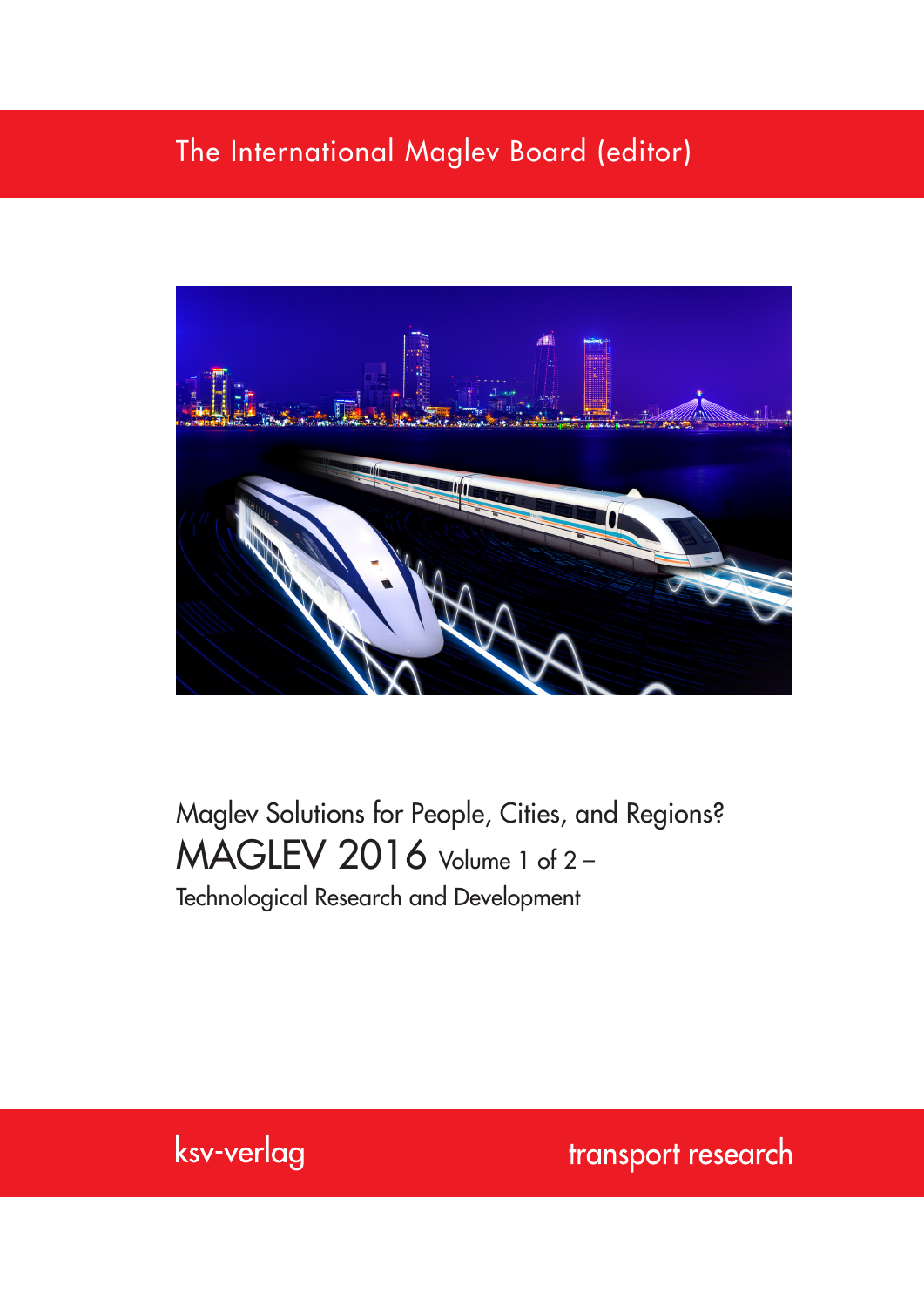© 2016 The International Maglev Board (Johannes Klühspies) Herstellung und Verlag: ksv kölner stadt- und verkehrs-verlag www.ksv-verlag.de ISBN 9 783940 685285 Umschlag: Kenji Eiler Zusammenstellung für Druck

mr-productions – die agentur · Friedrichstraße 32, 50321 Brühl, www.mr-productions.de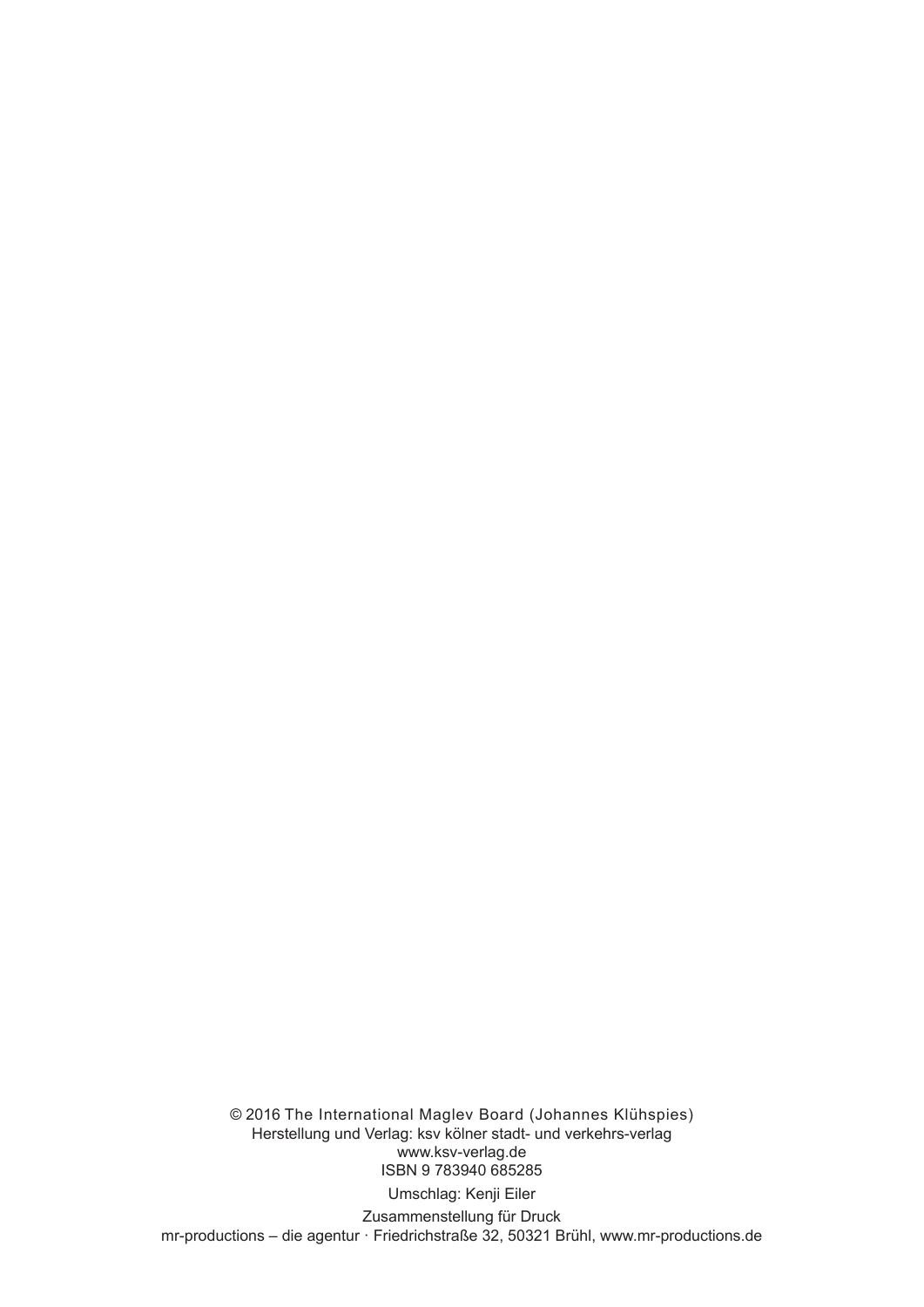

# **Maglev 2016**

Welcome message from Prof. Dr. Hiroyuki Ohsaki (University of Tokyo, Japan)

On behalf of the International Steering Committee, I sincerely welcome you to the Maglev 2016 conference in Berlin, Germany. Since the first Maglev conference in Boston, USA in 1977, the 22 Maglev conferences were held in North and South America, Asia and Europe. In the 21st century the conferences were held in Switzerland, China, Germany, USA, Korea, and Brazil. This is the 23rd Maglev conference and the fifth conference held in Germany, which has contributed significantly to the progress of maglev technology.

The Maglev conference will provide a unique opportunity for engineers, researchers, and those involved in railway industry, transportation planning and urban design to meet and exchange the latest informa-

tion on maglev and linear drive technologies. With fruitful exchange of the information, I believe the conference could contribute a lot to improvement of operational characteristics and practical realization of new systems.

The Maglev 2016 conference will be held in Berlin in cooperation with InnoTrans 2016. I would be very happy to have you enjoy the conference, the rail industry event, and the stay in Berlin.

Chair, International Steering Committee of Maglev 2016 conference Hiroyuki Ohsaki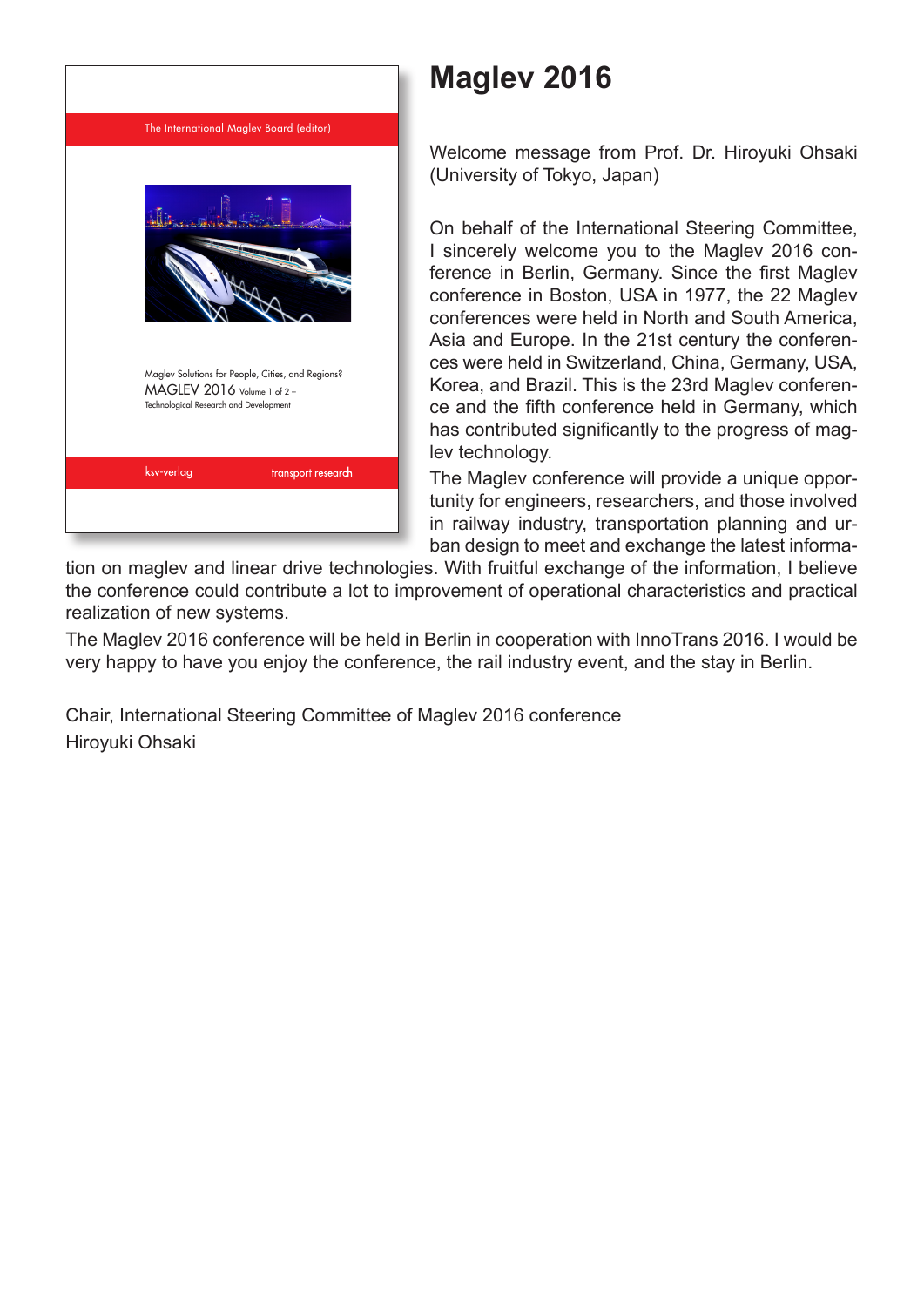## **Content**

#### **Foreword**

| <b>Content</b>                                                                                                                                                                             |     |
|--------------------------------------------------------------------------------------------------------------------------------------------------------------------------------------------|-----|
| 1. The stator winding with the inclined rounds. Possible applications<br>Sundukov Evgeny                                                                                                   | 9   |
| Saving Money with Maglev. An Urban Transport Revolution<br>2.<br>Maurizio Cavagnaro, Vincenzo Delle                                                                                        | 15  |
| A multidimensonal Examination of Prefomences of the Future<br>3.<br>advanced Transport Systems: The ETT (Evacuated Tube Transport)<br><b>TRM (Transrapid MAGLEV) System</b><br>Milan Janić | 25  |
| 4. Experimental Study on Bending Vibration Evaluation<br>in a Test Stand for Maglev Vehicles<br>Masashi Kabutomori, Toshiaki Murai, Hiroshi Yoshioka, Yoshiaki Terumichi                   | 46  |
| 5. Research on the influence of track irregularities on the levitation<br>control system of a traveling maglev train<br>Danfeng Zhou, Peichang Yu, Peng Cui, Jie Li                        | 53  |
| 6. Information fusion-based speed and positioning<br>approach in low-speed maglev train system<br>Pan Hongliang, Fang Yungen, Tu Jiliang, Cu Weigi                                         | 62  |
| Study on the Optimal Slip Frequency Control of Maglev Linear Induction Motor<br>7.<br>Xijun Liu, Kunlun Zhang, Wenlong Zhang, Yin Chen                                                     | 74  |
| 8. Invent of Manufacturing Maglev Guidance and Maglev Guidance<br>Seppo Hauta-aho                                                                                                          | 79  |
| 9. Medium Speed Urban/Intercity Maglev Development<br>James G. Wieler, D. Bruce Montgomery, Binson Du<br>Magplane Technology Inc./Shanghai Maglev Transtech Ltd.                           | 87  |
| 10. Effect of extreme operation conditions on a new type of mid-low speed maglev vehicle<br>Miao Li, Ruiming Zou, Weihua Ma                                                                | 99  |
| 11. Implementation Analysis of Maintenance<br><b>Management System for Maglev Guideway System</b><br>Cui Weiqi, Chen Jinliang, Huang Jingyu, Pan Hongliang                                 | 110 |
| 12. Research on influence of anti-roll beam structure on the<br>line adaptive capacity of low-speed maglev train<br>Jun Zhao, Weihua Ma                                                    | 119 |
| 13. Numerical Analisys of UAQ4 maglev bogie dynamic suspension at stanstill<br>D'Ovidio Gino, Carpenito Alessandro                                                                         | 126 |
| 14. Fundamental Study on Effect of Gap Reduction on EDS and LSM Characteristics<br>of Superconducting Maglev Vehicles<br>Takenori Yonezu, Ken Watanabe, Erimitsu Suzuki                    | 134 |
| 15. Preliminary Design of the Magplane MagTrain System<br>Jiarong Fang, D. Bruce Montgomery, Stephen J. Kochan<br>Magplane Technology, Inc.                                                | 152 |
| 16. The application research on lithium ion battery used on low speed maglev train                                                                                                         | 162 |

Page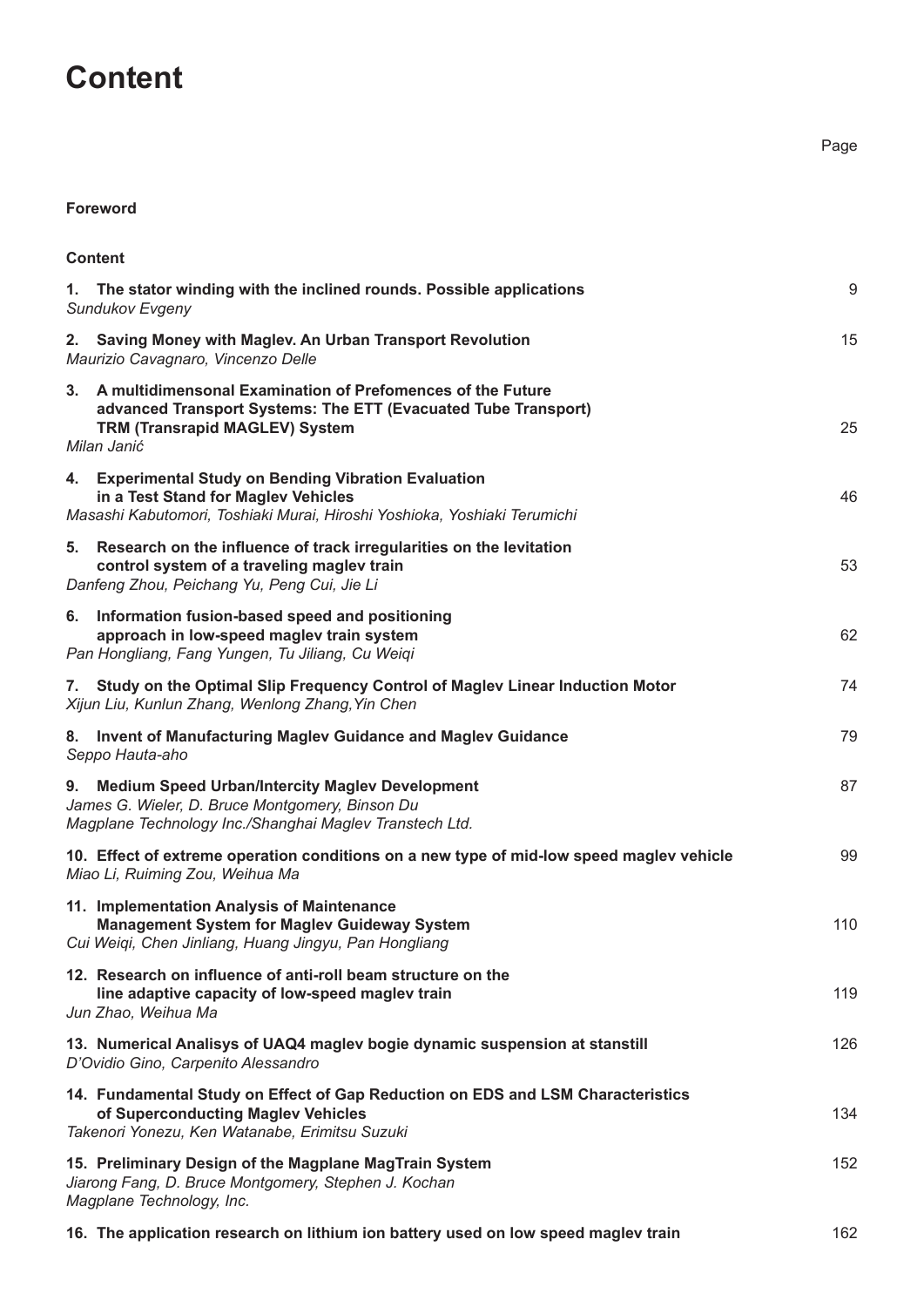| Zhiming Liao, Guobin Lin, Peng Han                                                                                                                                                                                                                                                                                       |     |
|--------------------------------------------------------------------------------------------------------------------------------------------------------------------------------------------------------------------------------------------------------------------------------------------------------------------------|-----|
| 17. Research on A New Type of Medium-low Speed Maglev train Negotiating<br><b>Curve of 50m Radius</b><br>Junxiong HU, Weihua Ma                                                                                                                                                                                          | 170 |
| 18. Development of A Novel Inductive Power Transfer System for Maglev Vehicle<br>Liming Shi, Yaohua Li, Qiongxuan Ge, Manyi Fan<br>Key Laboratory of Power Electronics and Electric Drive, Institute of Electrical Engineering<br>Chinese Academy of Sciences; University of Chinese Academy of Sciences, Beijing, China | 179 |
| 19. The Response of High Speed Maglev Line under Horizontal Earthquake<br>Jingyu Huang, Fujie Jiang, Xiankai Liu, Yang Gao, Qiang Cao, Peng Wang, Yansheng Zhang                                                                                                                                                         | 185 |
| 20. Study on the Standardization of Changsha Urban Maglev Project<br>Peiliang Yan, Xiao Liang, Guoxin Sun                                                                                                                                                                                                                | 189 |
| 21. Static Suspension Device Used in Permanent<br><b>Magnet Electrodynamic Suspension Vehicle</b><br>Wenlong Zhang, Kunlun Zhang, Xijun Liu, Yin Chen                                                                                                                                                                    | 196 |
| 22. Arduino Microcontroller Implementation of magnetic<br>levitation system With Simulink Autocode Generator<br>Mundher Yaseen, Vedat Mehmet Karsli                                                                                                                                                                      | 201 |
| 23. Practice of Alignment Maintenance for Shanghai Maglev Demonstration Line<br>Zhiwei Zhu, Feng Ye, Yihong Yuan, Liangshuan Diao, Yueting Wang, Yimin Zhu                                                                                                                                                               | 209 |
| 24. Design of Guideway Switch in Changsha Medium and Low-speed Maglev Project<br>Guofeng Zeng, Yihong Yuan, Wen Jl, Feng Ye, Guoqiang Wang                                                                                                                                                                               | 215 |
| 25. Fabrication of a Real-scale Superconducting Coil Using REBCO Coated Conductor<br>for the Maglev<br>Katsutoshi Mizuno, Motohiko Sugino, Minoru Tanaka, Masafumi Ogata, Tetsuji Okamura                                                                                                                                | 224 |
| 26. Development of flywheel energy storage system using magnetic bearing<br>composed of HTS coils and bulks<br>Y. Miyazaki, M. Ogata, T. Yamashita, K. Nagashima, T. Maeda, T. Matsuoka,<br>K. Nakao, H. Shimizu, S. Horiuchi<br>Railway Technical Research Institute, Kubotek Corporation, Furukawa Electric Co., Ltd,  | 231 |
| Mirapro Co., Ltd, Public Enterprise Bureau of Yamanashi Prefecture<br>27. Hardware Design for the Track Inspection System<br>Yihong Yuan, Yanyun Luo, Feng Ye, Guofeng Zeng, Zhiwei Zhu, Guogiang Wang, Sheng Bi                                                                                                         | 237 |
| 28. Safety Assessment Approach for Onboard ATP System<br>of Changsha Low-speed Maglev Project<br>Yungen Fang, Xiaoqing Zeng, Cheng Zhang                                                                                                                                                                                 | 244 |
| 29. The multiple modulation strategies of high power converters for high speed maglev<br>traction system<br>Xiaomei Lv, Yaohua Li, Qiongxuan Ge, Liming Shi<br>Key Laboratory of Power Electronics and Electric Drive, Institute of Electrical Engineering,<br><b>Chinese Academy of Sciences</b>                        | 246 |
| 30. Application of New Integrated Girder In Shanghai Maglev Line<br>Feng Ye, Guofeng Zeng, Yihong Yuan, Guogiang Wang, Qing Lv, Yimin Zhu, Zhiwei Zhu                                                                                                                                                                    | 263 |
| 31. Development of a Dual Levitation Controller of Maglev Train                                                                                                                                                                                                                                                          | 270 |

**32. Development of High Accuracy Magnetic Levitation Transport System for OLED Evaporation Process** 274

*Chang-Hyun Kim, Bong-Seup Kim, Dong-Sung Kim, Hyung-Suk Han*

*Chang-Wan Ha, Chang-Hyun Kim, Jaewon Lim, Jong-Min Lee, Doh-Young Park Department of Magnetic Levitation and Linear Drive, Korea Institute of Machinery & Material (KIMM)*

**33. Development of automated procedures for simulation based propulsion**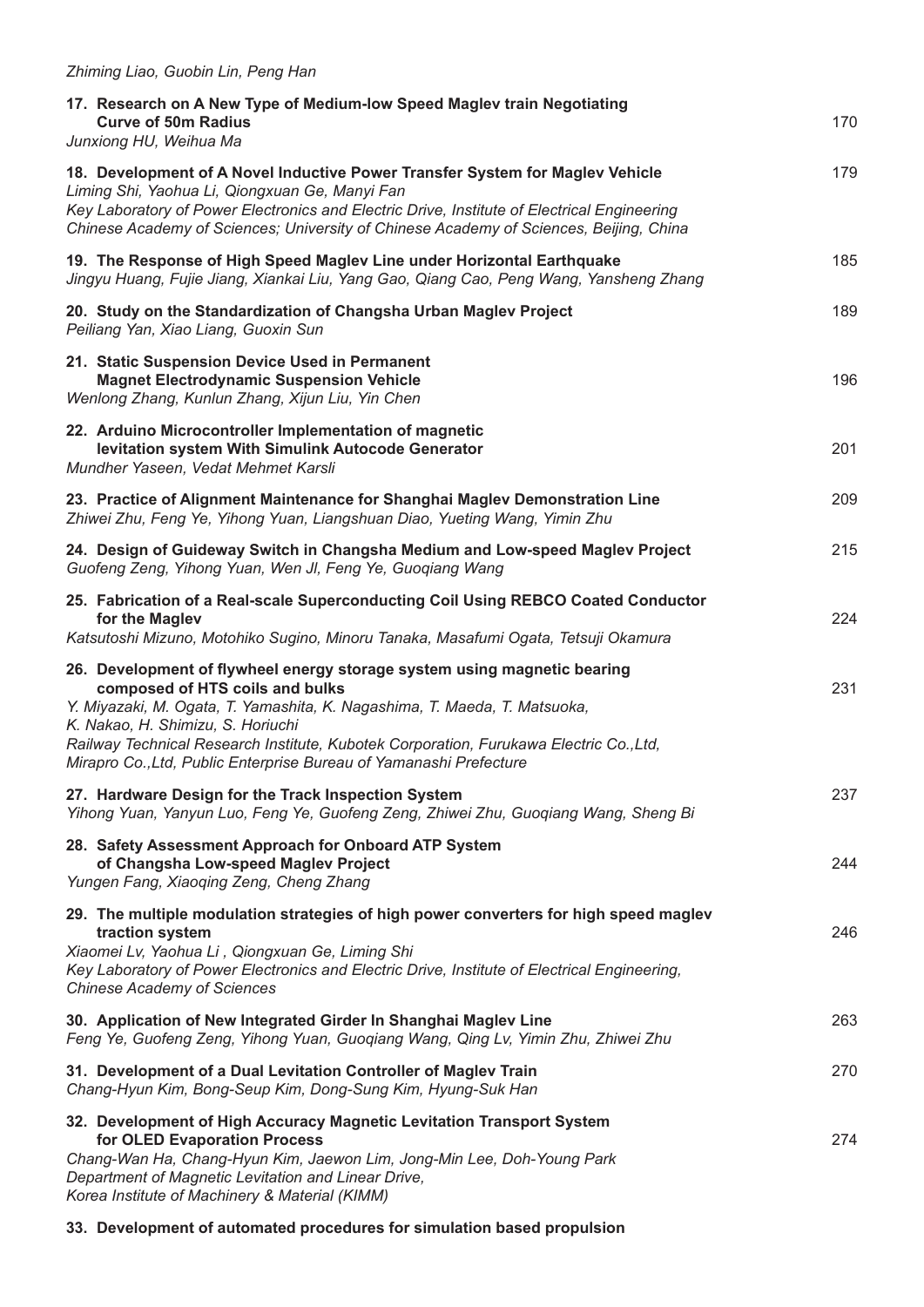| rating of high speed maglev<br>Dipl.-Ing. Sven Körner                                                                                                                                                                                                                             | 280 |
|-----------------------------------------------------------------------------------------------------------------------------------------------------------------------------------------------------------------------------------------------------------------------------------|-----|
| 34. Study on the Gap Holding Mechanisms of Eddy-Current Rail Brakes<br>by Attractive Force Control<br>YODA, Hiroshi, Yasuaki Sakamoto                                                                                                                                             | 301 |
| 35. Slide Performance of Magnetic Flux Distribution on Cylinder PM Type<br><b>Linear Halbach Array</b><br>Kanamaru Masatoshi, Tokunaga Shogo, Kainuma Shuichiro, Sato Mizuki,<br>Ito Atsushi, Suzuki Haruhiko                                                                     | 316 |
| 36. Observation of magnetic field distribution related to multidimensional motion<br>utilizing a novel layered cylinder-shaped permanent magnet type linear Halbach array<br>Haruhiko Suzuki, Masatoshi Kanamaru, Tokunaga Shogo, Kainuma Shuichiro,<br>Sato Mizuki, Ito Atsushi, | 319 |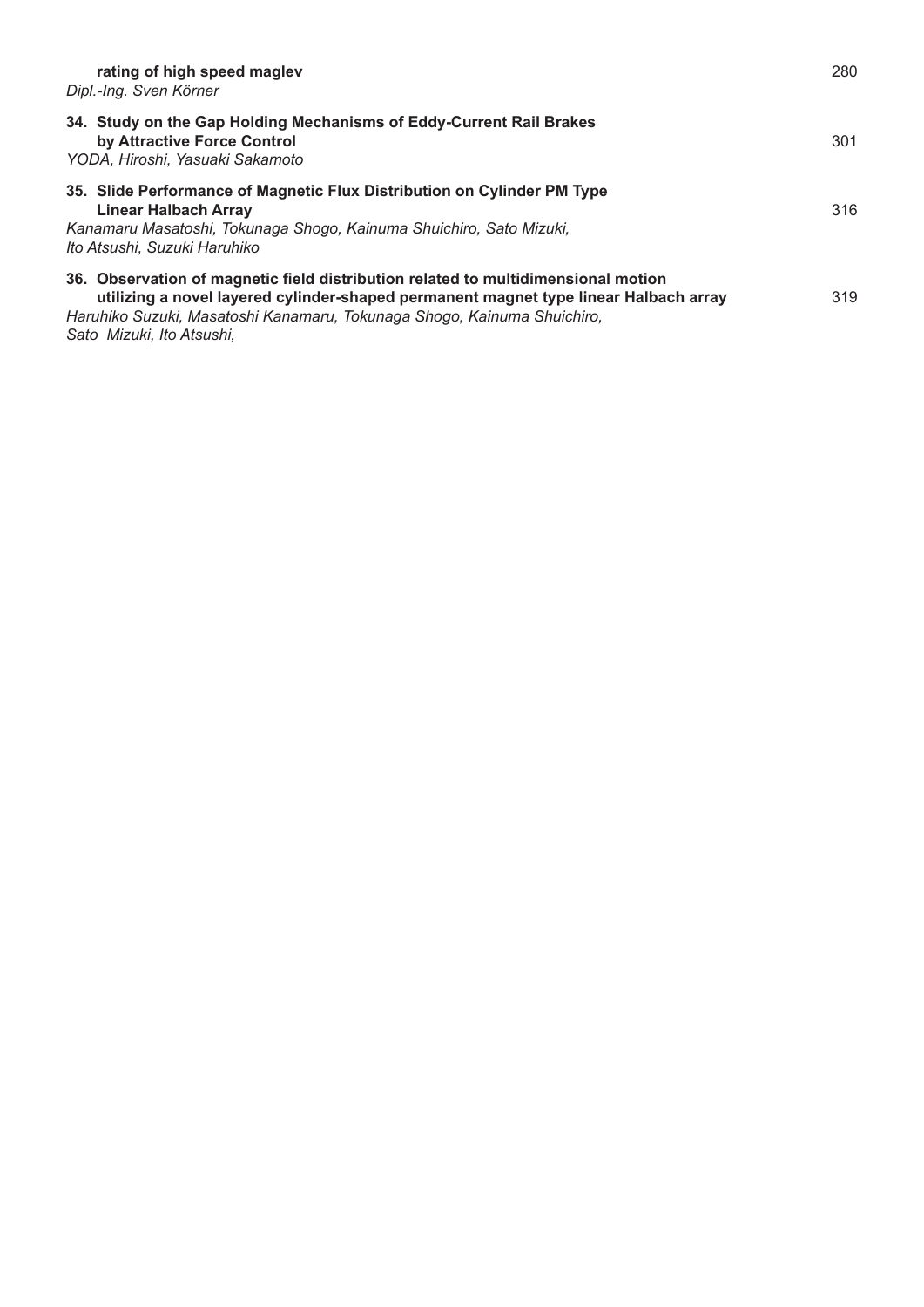### kölner stadt- und verkehrs-verlag **Bestellung**

### Fax: 0 22 32 / 950 - 726

### Institution / Firma Name Vorname Straße / Hausnummer PLZ / Ort **Verlagsreihe Verkehrspraxis Anzahl der Exemplare** 01 CarSharing in Deutschland - von den Anfängen bis heute – Bundesverband CarSharing e.V. (Hrsg.) ISBN 9 783940 685155 – Euro 34,00 02 Eine Idee setzt sich durch! 25 Jahre CarSharing – Bundesverband CarSharing e.V. (Hrsg.) ISBN 9 783940 685193 – Euro 29,00 03 CarSharing und ÖPNV – Entlastungspotenziale durch vernetzte Angebote – W. Loose, M. Glotz-Richter (Hrsg.) ISBN 9 783940 685186 – Euro 34,00 04 Mobilität in Osnabrück – Herleitung und Entwicklung eines Mobilitätskonzepts aus Sicht von econnect Osnabrück – unter besonderer Berücksichtigung der Elektromobilität – Stadtwerke Osnabrück / RWTH Aachen (Hrsg.) ISBN 9 783940 685261 – Euro 29,00 05 Liegt die Zukunft der Elektromobilität im ländlichen Raum?! – Thomas J. Mager (Hrsg.) ISBN 9 783940 685841 – Euro 34,00 06 Zukunftschancen der Elektromobilität – Thomas J. Mager (Hrsg.) ISBN 9 783940 685223 – Euro 29,00 07 ÖPNV in Klein- und Mittelstädten – Perspektiven für einen wirtschaftlichen ÖPNV?! – Thomas J. Mager (Hrsg.) ISBN 9 783940 685964 – Euro 29,00 08 Urbane Seilbahnen – Moderne Seilbahnsysteme eröffnen neue Wege für die Mobilität in unseren Städten – H. Monheim, Ch. Muschwitz,W. Auer, M. Philippi ISBN 9 783940 685988 – 39,00 Euro **Verlagsreihe Verkehrsforschung** 09 Maglev Solutions for People, Cities, and Regions? MAGLEV 2016 Volume 1 of 2 – Technological Research and Development – The International Maglev Board (editor) ISBN 9 783940 685285 – Euro 49,00 10 Maglev Solutions for People, Cities, and Regions? MAGLEV 2016 Volume 2 of 2 – Maglev Projects, Implementations and Impacts The International Maglev Board (editor) ISBN 9 783940 685285 – Euro 39,00 11 Fahrradverleihsysteme in Deutschland – Relevanz, Potenziale und Zukunft öffentlicher Leihfahrräder – H. Monheim, Chr. Muschwitz, Joh. Reimann, M. Streng ISBN 9 783940 685933 – Euro 39,00 **Verlagsreihe Stadt- und Regionalforschung** 12 Beispiele der Stadt- und Regionalentwicklung II – Thomas J. Mager ISBN 9 783940 685957 – Euro 29,00 **Restexemplare**  13 Renaissance der Straßenbahn – Jürgen Burmeister ISBN 9 783940 685209 – Euro 19,00 14 Nachhaltige Mobilität – vom Mobilitätsmanagement bis zur Elektromobilität – Thomas J. Mager (Hrsg.) ISBN 9 783940 685087 – 19,00 Euro 15 Mobilitätsmanagement – Thomas J. Mager (Hrsg.) ISBN 9 783940 685940 – 19,00 Euro 16 Neue Finanzierungsinstrumente für die ÖPNV-Infrastruktur (deutsch/englisch) – Oliver Mietzsch ISBN 9 783940 685995 – 19,00 Euro 17 "Quo Vadis Privatisierung?!" Rekommunalisierung kommunaler Leistungen – Königsweg oder Sackgasse?! – Thomas J. Mager (Hrsg.) ISBN 9 783940 685087 – 19,00 Euro Alle Preise enthalten die gesetzlichen MwSt., zzgl. Versand

internationale USt-Identifikationsnummer (nur bei Bestellungen aus dem Ausland)

Telefon E.Mail

#### kölner stadt- und verkehrs-verlag Hansaring 61 · D-50670 Köln · info@ksv-verlag.de · www.ksv-verlag.de